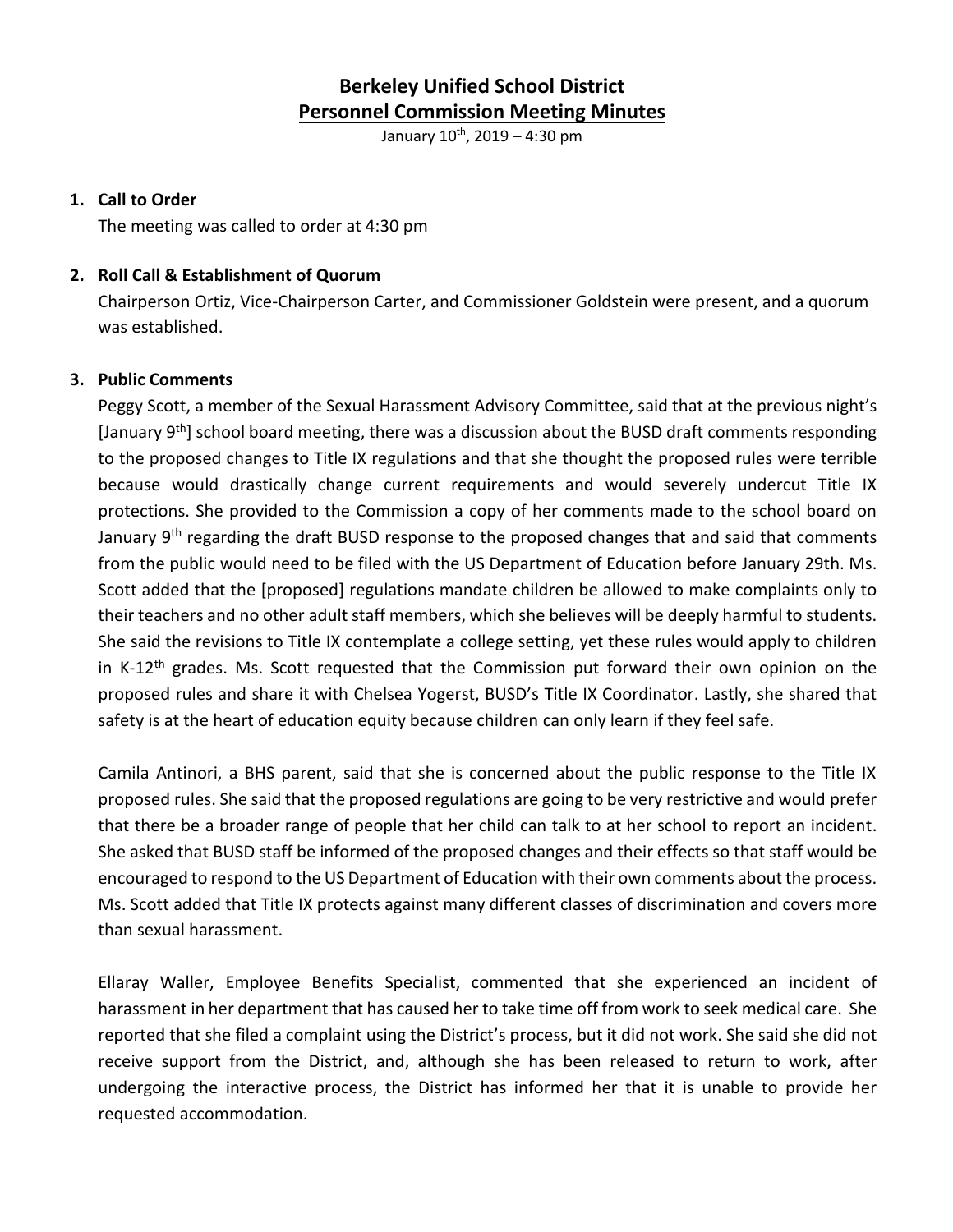#### **4. Approval & Adoption of Agenda**

Commissioner Goldstein made a motion to approve the agenda; Vice-Chairperson Carter seconded the motion Approved, 3-0

#### **5. Approval of Meeting Minutes**

a) December  $6<sup>th</sup>$ , Regular Meeting Minutes Commissioner Goldstein made a motion to approve the meeting minutes; Vice- Chairperson Carter seconded the motion, Approved, 3-0

#### **6. Consent Items**

Ratification of Eligibility Lists

- a) Behavioral Intervention Specialist
- b) Instructional Technician, Cooking
- c) Nutrition Services Assistant
- d) School Administrative Assistant, ECE Vice-Chairperson Carter made a motion to approve the eligibility lists; Commissioner Goldstein seconded the motion, Approved, 3-0

### **7. Reports**

a) Union

Linnette Robinson, BCCE President, said that trying to utilize the District's complaint process is not effective, particularly for cases of harassment or bullying, because the process seems to be continually changing. She noted that BCCE members are held to a different standard and questioned who at the District was held accountable when investigations were not handled properly or fairly. She cited an incident at Berkeley High where an incorrect investigation took place. President Robinson questioned how it could be that student cases of harassment and bullying were handled properly if the cases for [staff] aren't being properly handled. She said that students are bearing the weight of the District's inactivity and that parents should not have to come in and complain about harassment, but the Commission has made them powerless.

President Robinson asserted that the District exercises favoritism in its decisions around hiring, onthe-job and training opportunities, and then later in tailoring merit examinations to match to the knowledge selected employees have gained from these experiences. She raised concerns about District non-compliance for timely mandated reporter and CPR training for Classified staff and reported that in the past, she has paid for her own CPR training when the District has not provided it because she works with the most acute special needs students.

President Robinson enumerated a number of practices requiring attention including: timing of paid breaks, funds management, and performance management; and called on the Commission to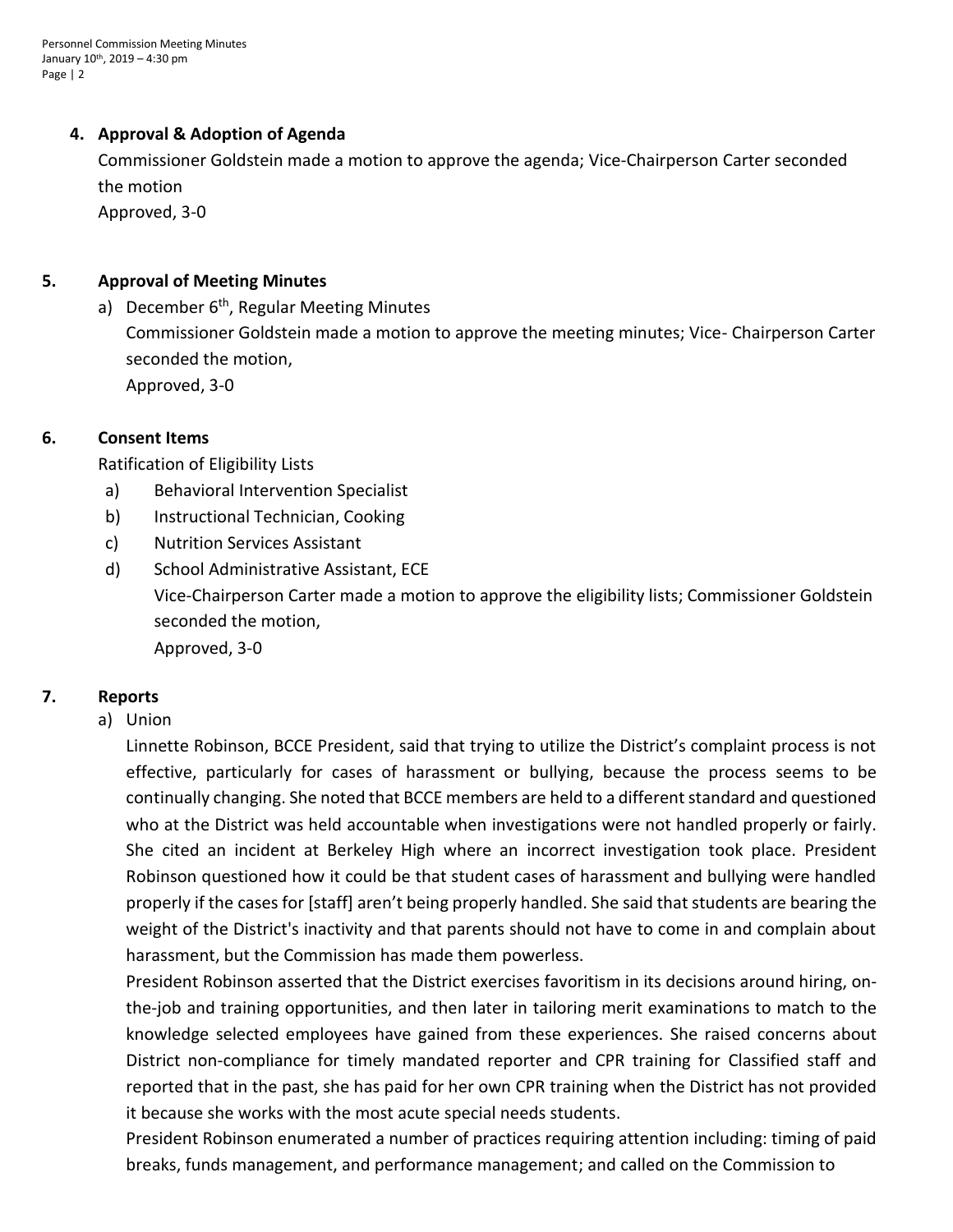investigate and act as an independent body because the Classified Director is both Secretary to the Commission and is also doing the District's work. She cited costly litigation as a drain on district funds and that this, along with poor fiscal management, was a contributing factor to Classified job cuts, which in turn, hurt students.

b) District Reports

Brent Daniels, HR Director, said that he's continuing to meet with the Unions, and has been having an open dialogue with them. He reported that CPR training has been scheduled for the January 28th staff professional development day. He also added that the newly on-boarded School Campus Aides will be included in the 1/28 PD sessions and that training was under development for those employees. HR Director Daniels said the District is confident and committed to addressing union concerns.

## c) Commissioners Reports

Commissioner Goldstein expressed wishes for a speedy recovery for BUSD Board Member, Judy Appel, and her wife. She shared the Superintendent's announcement, made at the prior evening's board meeting, that that he would be retiring on July  $31<sup>st</sup>$  and noted the opportunity created by leadership changes. Commissioner Goldstein expressed her hope that the Professional Development sessions would offer meaningful instruction to Classified staff. She noted that an updated class description for the new School Campus Aide role was approved at the January 9th board meeting and the importance of training for this new Classified population. Commissioner Goldstein commented that it's crucial for employees to understand how the complaint process at BUSD will change if the Title IX rules are revised. She said that many aspects of the proposed rule changes are problematic, particularly changes to the authorized adults that are empowered to act on complaints from students. Commissioner Goldstein said she is looking forward to attending the CSPCA conference in February, particularly the session on legal issues connected to school safety, and hopes to be able to bring back this information to the District.

Chairperson Ortiz said that he's looking forward to attending the conference as well. He noted the many issues raised during public comment represent activities taking place on the District side, and expressed concern about the necessity to clarify which, if any, of these issues falls under the Commission's purview so that the Commission can be as effective as possible.

### d) Personnel Director

i. New Hires and Examinations administered in the month of December 2018

Secretary Duwel shared exam activity for the month of December. She reported that a new classified employee orientation is scheduled for January with approximately 35 employees scheduled to attend. She also shared that she had reached out to Playworks to see if they will be able to provide training to School Campus Aides on the professional development day.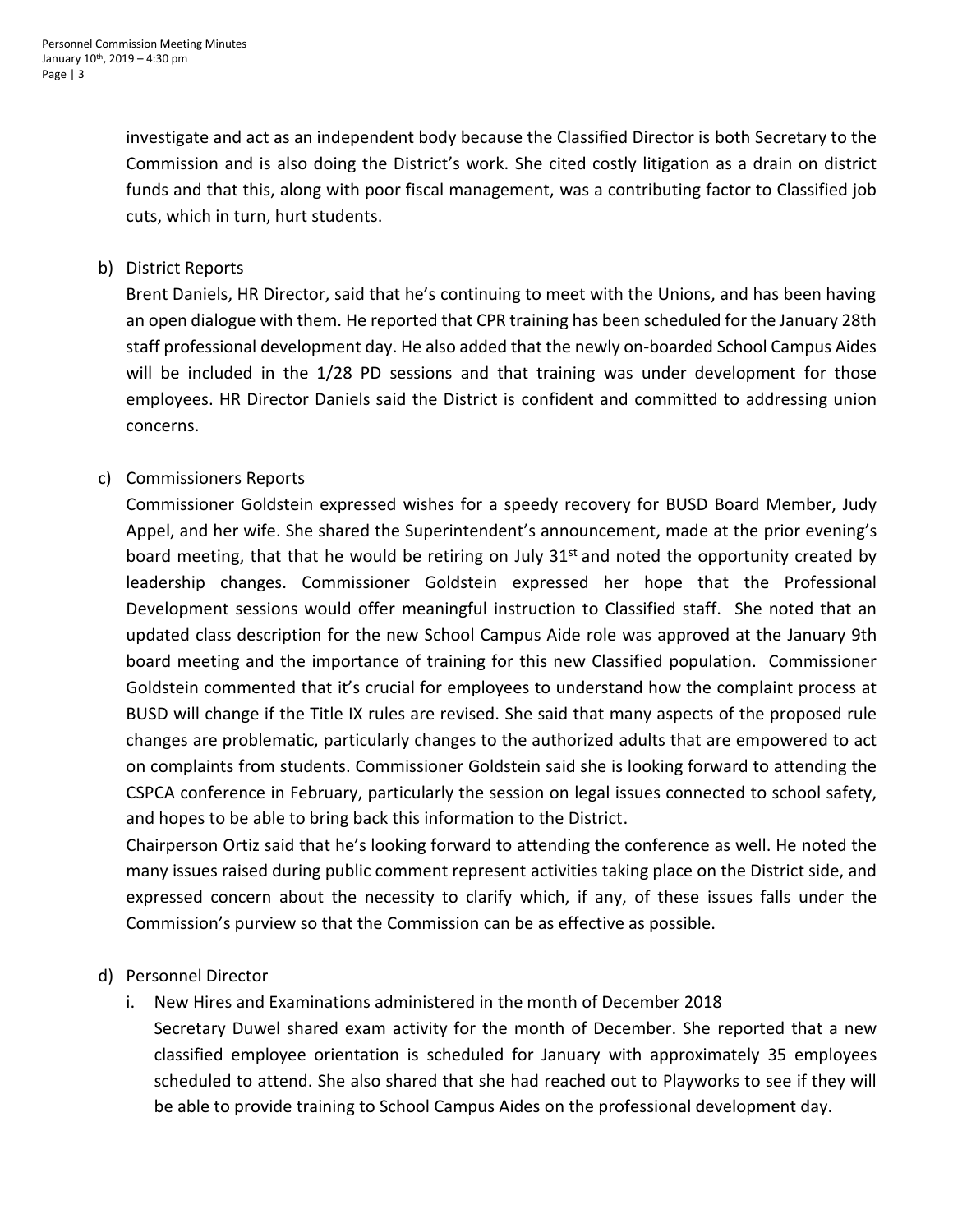#### **8. Conference Items**

a) Agenda Item Request – M. Ferguson

Marie Ferguson, School Administrative Assistant II at Berkeley High (BHS), said that she was hired in her classification at BHS, but has functioned as the sole substitute coordinator for the site. For this reason, she has requested differential pay to match to the comparable task assigned to the more highly compensated HR Technician role which assists K-8 schools with their substitute needs, but not the high schools. She noted a prior desk audit, performed at her request, and added that the predecessor employee at her site who was performing the same duties was paid at a higher salary range, which was lowered as a result of the 2013 classification and compensation study. Secretary Duwel confirmed her support for a re-classification and, based on the earlier desk audits, has drafted a class description that she will share with Ms. Ferguson and the Union. Ms. Ferguson suggested that someone needs to take a look at the flow of work performed in the BHS main office because the work is not being distributed evenly among staff. Commissioner Goldstein said she understood that the Principal, as the supervisor for the main office staff, determines how work is distributed; and suggested that while the Commission doesn't have jurisdiction over workflow efficiency, HR typically would be in a position to help a supervisor with such an analysis.

President Robinson said that management at the high school is not handling the issue and that employees in higher classifications in the office are not skilled to do Ms. Ferguson's job or willing to train to do the job.

Secretary Duwel clarified that it was within the purview of the Commission to consider reclassification of Ms. Ferguson's position. Ms. Ferguson indicated that she prefers the work of the School Administrative Assistant II and does not want to work as a substitute coordinator. Commissioner Goldstein asked HR Director Daniels if HR can facilitate support to help managers and supervisors review their business processes to make improvements. HR Director Daniels replied that the supervision of a Principal rolls up to Educational Services and that the primary focus of HR is to analyze job descriptions and dutiesto ensure they align with the contract. Chairperson Ortiz thanked HR Director Daniels for agreeing to discuss options for moving forward on this matter with Secretary Duwel.

b) Request to Extend Eligibility List – Student Welfare and Attendance Specialist

Secretary Duwel reported that a candidate requested the extension of the eligibility list. Commissioner Goldstein observed that this candidate has been on a limited term assignment for almost a year. Secretary Duwel clarified that this is an extra support assignment in the Admissions Dept.

Vice-Chairperson Carter made a motion to approve the extension of the eligibility list; Commissioner Goldstein seconded the motion, Approved, 3-0

### **9. Closed Session (1 matter)**

a) Employee Discipline and Legal Matters - Government Code § 54954. (2018-D-02) (2015-D-xx) The Commission went into closed session at 5:40 pm.